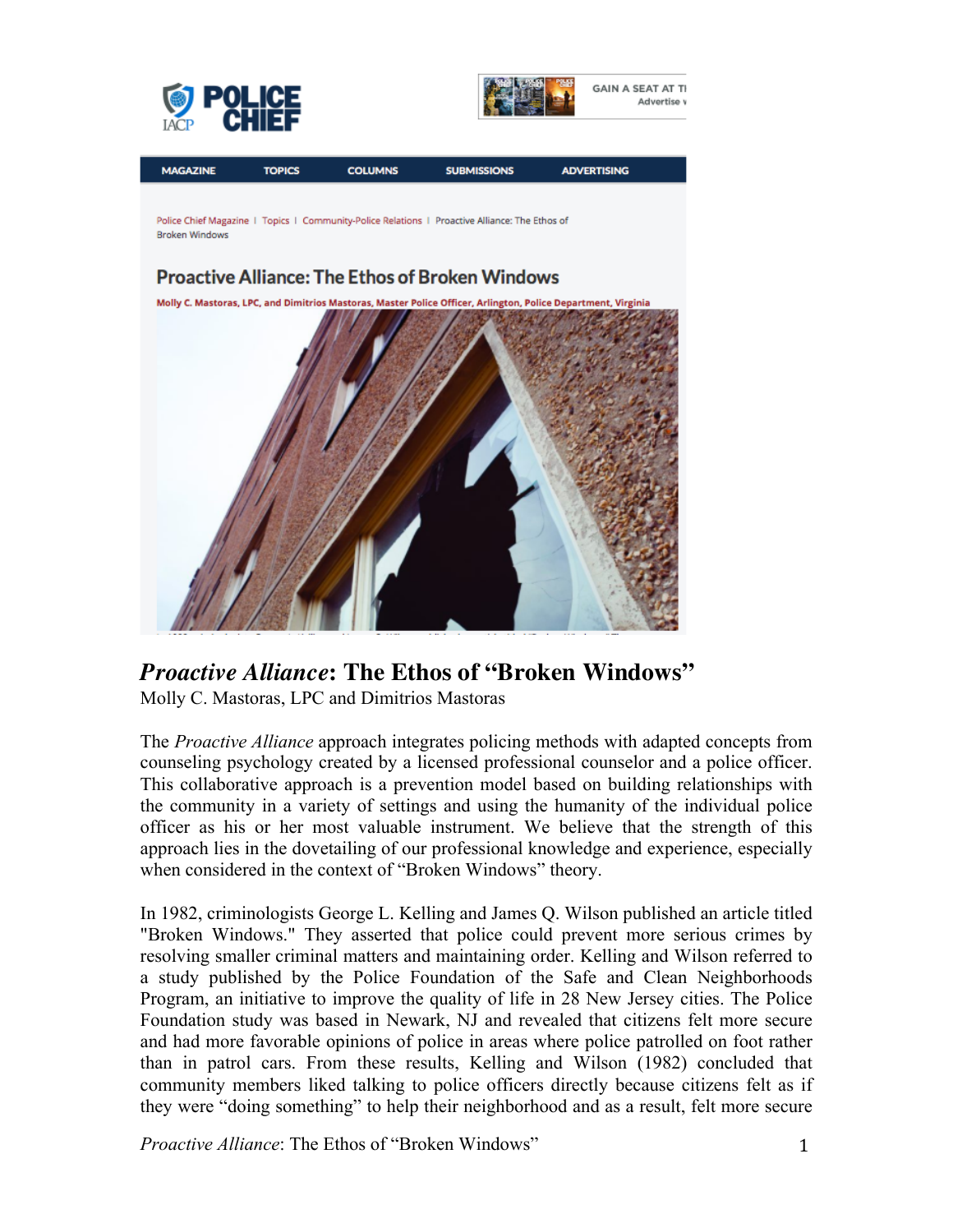in their communities and believed that there was a reduction in crime. The exchange between citizens and foot patrol officers provided validation of citizens' concerns and propagated a sense of agency and helpfulness, further increasing a feeling of security. Comparatively, foot patrol officers in this study had a greater sense of job satisfaction, increased morale, and an improved view of the community. In summary, the direct interaction with police was mutually beneficial for both police officers and citizens and boosted a sense of safety and well being for both parties. Relatedly, Kelling and Wilson (1982) suggested that the role of police is to maintain order rather than merely enforce the law. They further concluded that the most effective police officer interacts as a member of the community itself, establishing relationships and using his or her personality and judgment as policing tools.

In 1993, the New York City Police Department (NYPD) hired William J. Bratton as police commissioner amid a historic rise in crime. Bratton applied "Broken Windows" theory attempting to reduce disorder, which included increased arrests for minor offenses. This approach became known as zero tolerance policing. Overall crime in New York City began to fall; however, crime was also declining nationwide during this time, including in major cities such as Los Angeles, which had not applied "Broken Windows" theory (Vedantam et al., 2016). Because the effectiveness of NYPD tactics related to the "Broken Windows" theory could not be explicitly proven to lower crime, Kelling acknowledged that "Broken Windows," in the manner it was applied, might not have had such a dramatic effect on decreasing crime during this period. Further, Kelling and Wilson never intended their theory to justify zero tolerance or aggressive order maintenance approaches (Kelling, 2015).

In a 2015 *City Journal* article co-authored by George L. Kelling and William J. Bratton*,*  "Why We Need Broken Windows Policing," Bratton advocates for the relationship-based aspect of "Broken Windows" that is absent from zero tolerance policing, stating, "Going forward, the police must strengthen their relationships with citizens, civic organizations, and communities. This cannot be just a matter of testimonials or slogans from NYPD leaders. The approach must be embedded in every contact that officers have with the public." Bratton endorsed the value of the officer's personality and officers' roles as members of the community, diverging from his previous application of "Broken Windows" policing.

Bratton's assessment in 2015 is what we believe to be Kelling and Wilson's true objective in writing "Broken Windows." While the barrier that kept police from engaging with community members forty years ago was being in their patrol cars, the current barrier to positive community interaction with the police is a lack of trust and legitimacy*,*  as identified in the Final Report of the President's Task Force on 21st Century Policing (May, 2015). To erode this barrier, individual officers need guidance and training to learn how to join with the community in a purposeful, productive, and humane manner that uses their personality and discretion as instruments of change. Community policing efforts are successful in engaging those people and organizations that are motivated to partner with police, specifically to broaden the police's appeal and create positive public exposure. Events such as "Coffee with a Cop" or "National Night Out" allow citizens to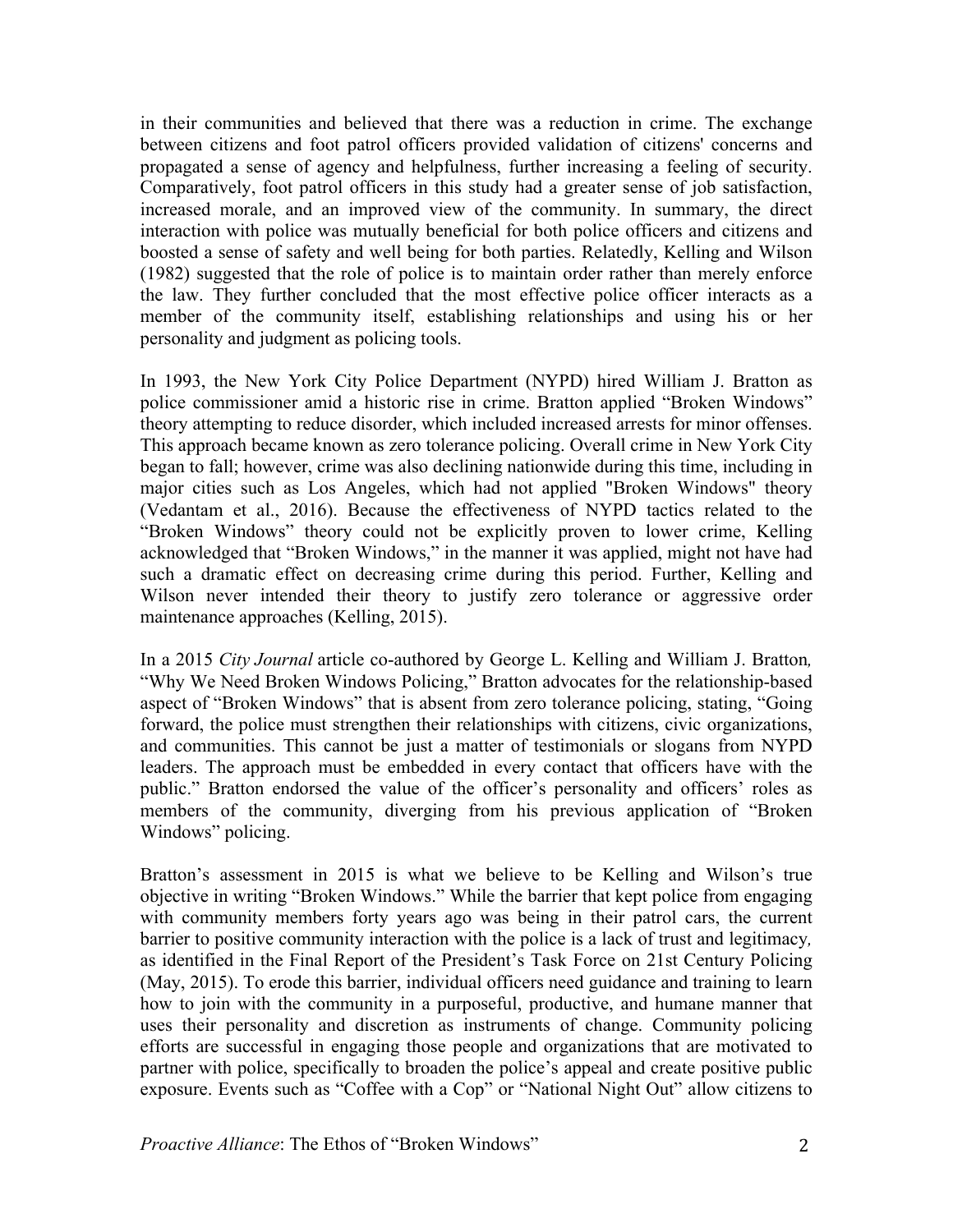interact with police officers outside of the enforcement realm. Although these events achieve the goal of creating and maintaining partnerships, results are limited in that community policing should not be used as a sole solution to complex, large-scale problems.

Although forging collaborative relationships has been suggested and encouraged to most police departments and in the context of the "Broken Windows" theory, exactly *how* to develop and improve existing skills to achieve this goal has been uncertain. The ability to create lasting, purposeful relationships with stakeholders is not an innate skill but can be taught. While some police officers have a natural talent for social interaction, all personality types are capable of learning how to build productive relationships with the appropriate training. Building a productive relationship requires effective communication and empathy, but must also incorporate collaboration. *Proactive Alliance* recognizes the value of the transactional de-escalation techniques that police use to defuse adversarial conflict and empowers officers to actively engage with the public before a conflict occurs. When a crisis does occur, the relationship acts as a problem-solving medium, giving the officer more options than enforcement alone, including the ability to draw from the community for the most effective solution.

Using an officer's humanity and ability to establish rapport opens up the lines of communication, establishes trust, and is beneficial for all. Further, when employing empathy, officers engage in the tenets of procedural justice within the community they serve. As discussed in the New Era of Public Safety: A Guide to Fair, Safe, and Effective Community Policing authored by The Leadership Conference on Civil and Human Rights (2019), "All officers should receive training on procedural justice, cross-cultural communication, cultural competency, implicit bias, and the history of the community. Officers should also receive training on *why* building relationships strengthens policing and public safety, including the concept of police legitimacy." (p. 23)

Engaging reticent or distrustful stakeholders is an ongoing challenge. Certainly, there are no simple solutions when trying to change community fear and cynicism of police. Evolving from a culture of enforcement-first policing to a relationship-based approach requires a systemic shift. Encouraging officers to initiate consistent dialogue with community members and organizations enables police to listen to and understand specific worries, fears, and complaints and arrive at a mutually beneficial outcome: community members feel validated and more secure, and police have a better understanding of what problems could develop. As found in the Police Foundation study in Newark, NJ, engaging citizens and stakeholders successfully is a crucial first step for the perception of safety and maintaining order. Once a level of order and security exist, discussing and engaging in mutually beneficial goals can begin.

The concept of *Proactive Alliance*, developed by Molly Mastoras, LPC, is a method of collaboration among police, businesses, and community members fostered by active listening techniques, effective communication, and empathy to develop purposeful and productive relationships. This approach draws from and adapts counseling psychology concepts including Family Systems Therapy, Motivational Interviewing, Person-Centered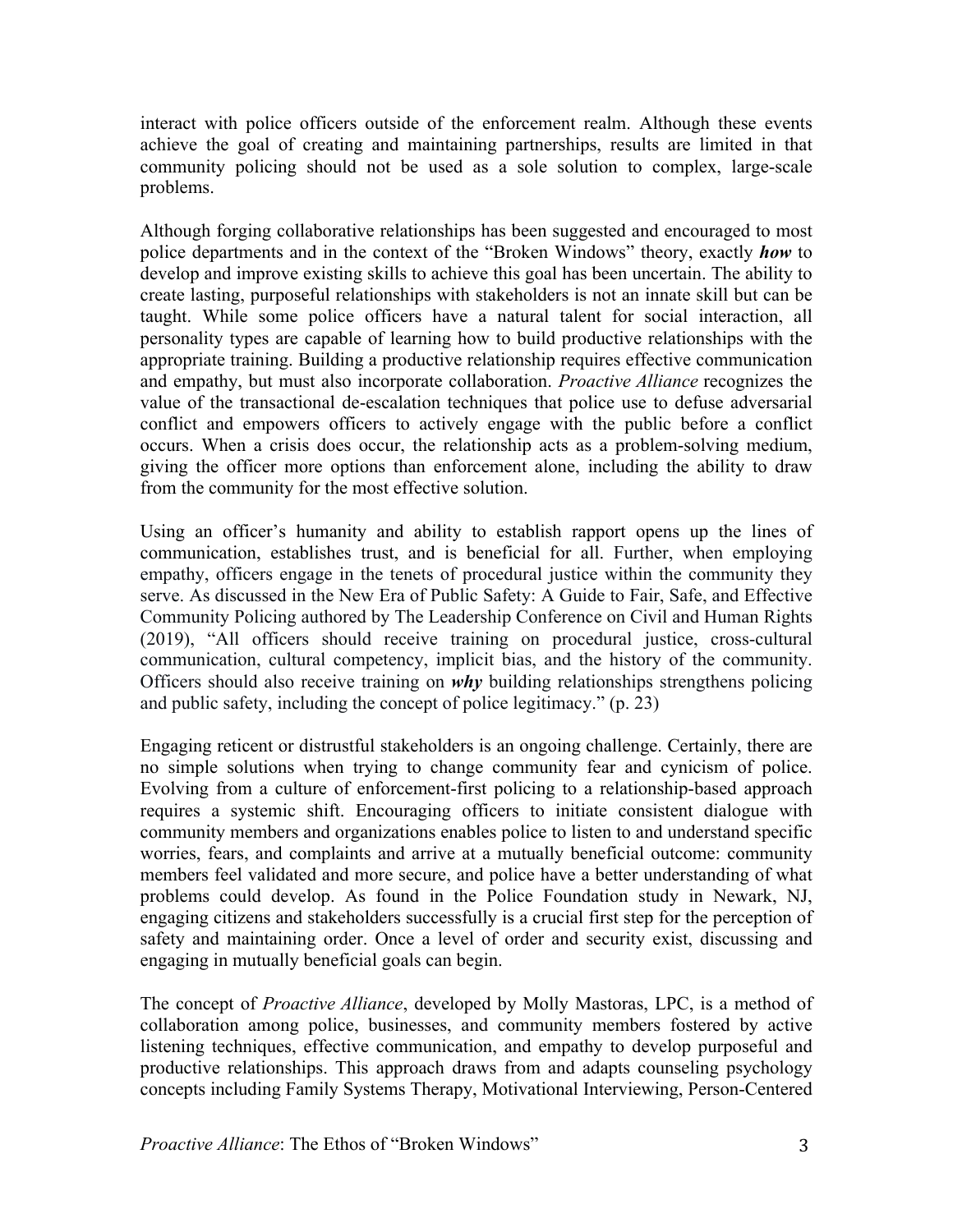techniques, the Stages of Change, Trauma-informed techniques, and Maslow's Hierarchy of Needs. Empathy is the foundation of a successful therapeutic relationship, the key element to establishing trust and safety in the context of counseling, and is the basis of all successful therapeutic techniques, most notably Person-Centered therapy created by the humanist psychologist Carl Rogers. Unconditional positive regard, a term coined by Rogers (1961) is the concept of accepting and supporting someone without judgment of their behavior. When adapted to a relationship-based policing approach, unconditional positive regard can be an essential tool when interacting with community members in a way that is non-judgmental, supportive, and accepting rather than punitive. Although this approach is not appropriate when a situation is violent or threatening to police or the community, it can be a helpful perspective when establishing relationships with the public and building trust. Other therapeutic techniques based on the Rogerian approach including adapted concepts from Motivational Interviewing also assist police in working with the community to generate change. Ideas that originate in Family Systems Therapy, such as employing appropriate interpersonal boundaries, is another element that helps police use themselves as an effective instrument of change while protecting their emotional well being. The fundamental purpose of *Proactive Alliance* is the development of *responsive collaboration,* which is the act of standing beside a community member or stakeholder in cooperation so that when a conflict or crisis occurs, the relationship provides an environment of increased options and problem solving.

Communities, businesses, and police strive to create safe and economically viable nightlife areas. Using the concept of *Proactive Alliance* to build relationships, Dimitrios Mastoras created the first successful voluntary accreditation model in the U.S. to reduce alcohol-related harm and establish mutually beneficial relationships with stakeholders. A mutually beneficial relationship in the context of nightlife management is the commitment of the police, community, and business owners to work towards safety, economic viability, and improved quality of life. Initially, restaurant owners expressed resentment and distrust of police based on their past experiences with enforcement-only practices. With the implementation of *Proactive Alliance*, restaurant owners were ultimately willing to participate in a voluntary accreditation program requiring them to write employee policies and participate in safety training for their staff. Restaurant owners gradually shifted their perception of police from adversarial to collaborative. Concurrently, the police began to increasingly respect restaurant owners, value their perspectives, and use their input for collaborative problem solving. Beyond staff training and enhanced policies, restaurant owners welcomed other police initiatives including sexual assault intervention training and designated ride-share loading zones. This approach is not a quick solution focused on the number of arrests, but a long-term, relationship-based policing plan to maintain order and community safety. Police must sustain a long-term commitment to experience the qualitative results that develop over time.

The *Proactive Alliance* approach is a transtheoretical model that adapts concepts used in counseling psychology to teach police how to more effectively interact with the community, establish trust, and promote change. These strategies were organically formed using the combined knowledge of counseling therapy and policing. As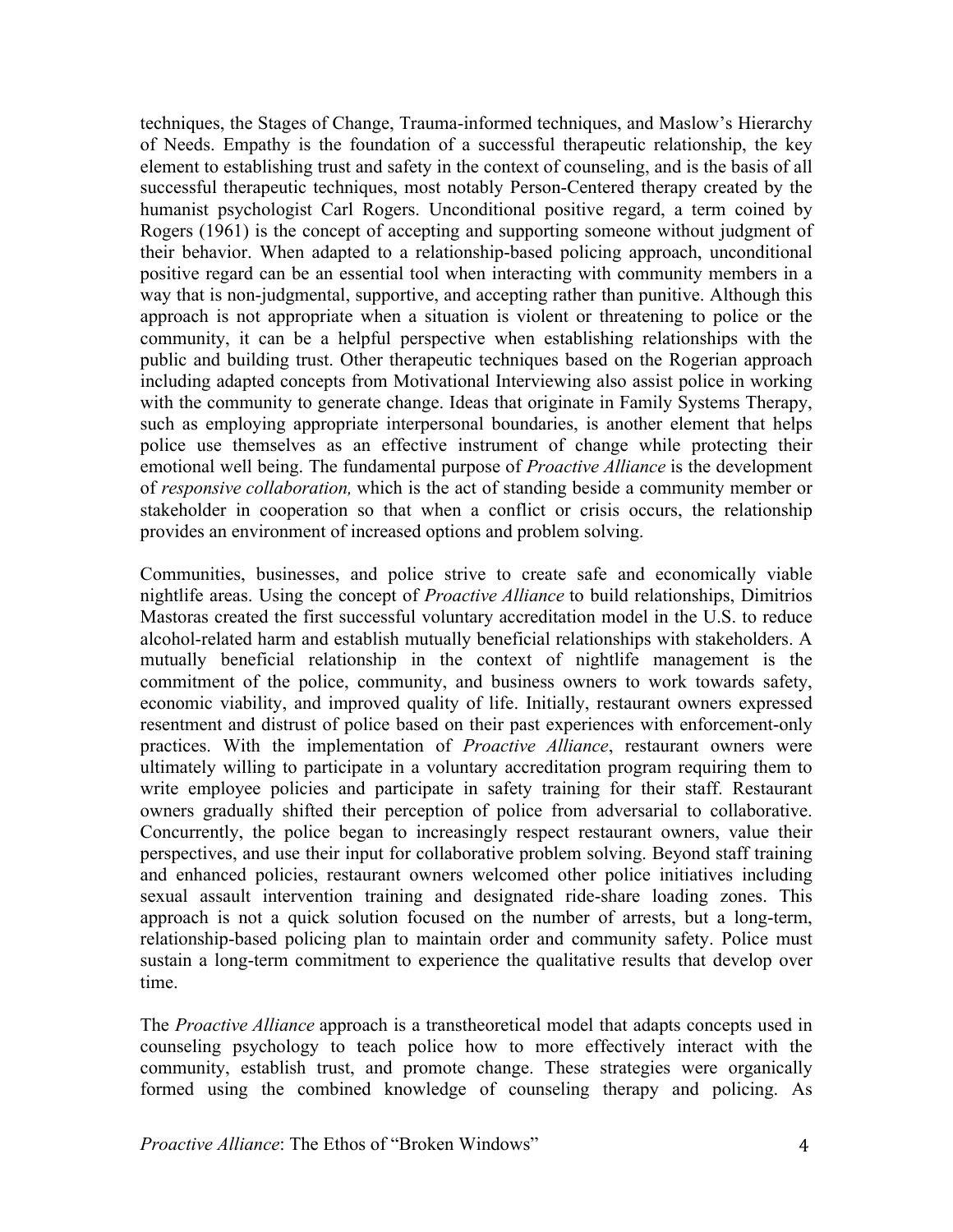professionals with long careers of practical experience working with people in different capacities, we come from a practical problem-solving perspective in our fields. As we engaged in years of problem-solving discussions, we were able to both generate and apply strategies and techniques that are effective in promoting long-term change in the broader community. This approach is not the only answer and will not solve all issues; however, we adhere to the idea that people are people regardless of the setting and want to be listened to, accepted, and feel safe. These tenets are essential in a counseling room but are just as crucial in a bar, restaurant, or on a public street.

*Dimitrios (Jim) Mastoras is a Master Police Officer and Restaurant Liaison/Nightlife Coordinator in Arlington County, VA. Molly C. Mastoras is a Licensed Professional Counselor (LPC) practicing in Northern Virginia. Together they provide strategic nightlife planning and training to jurisdictions across the U.S. with their consulting firm Safe Night LLC.*